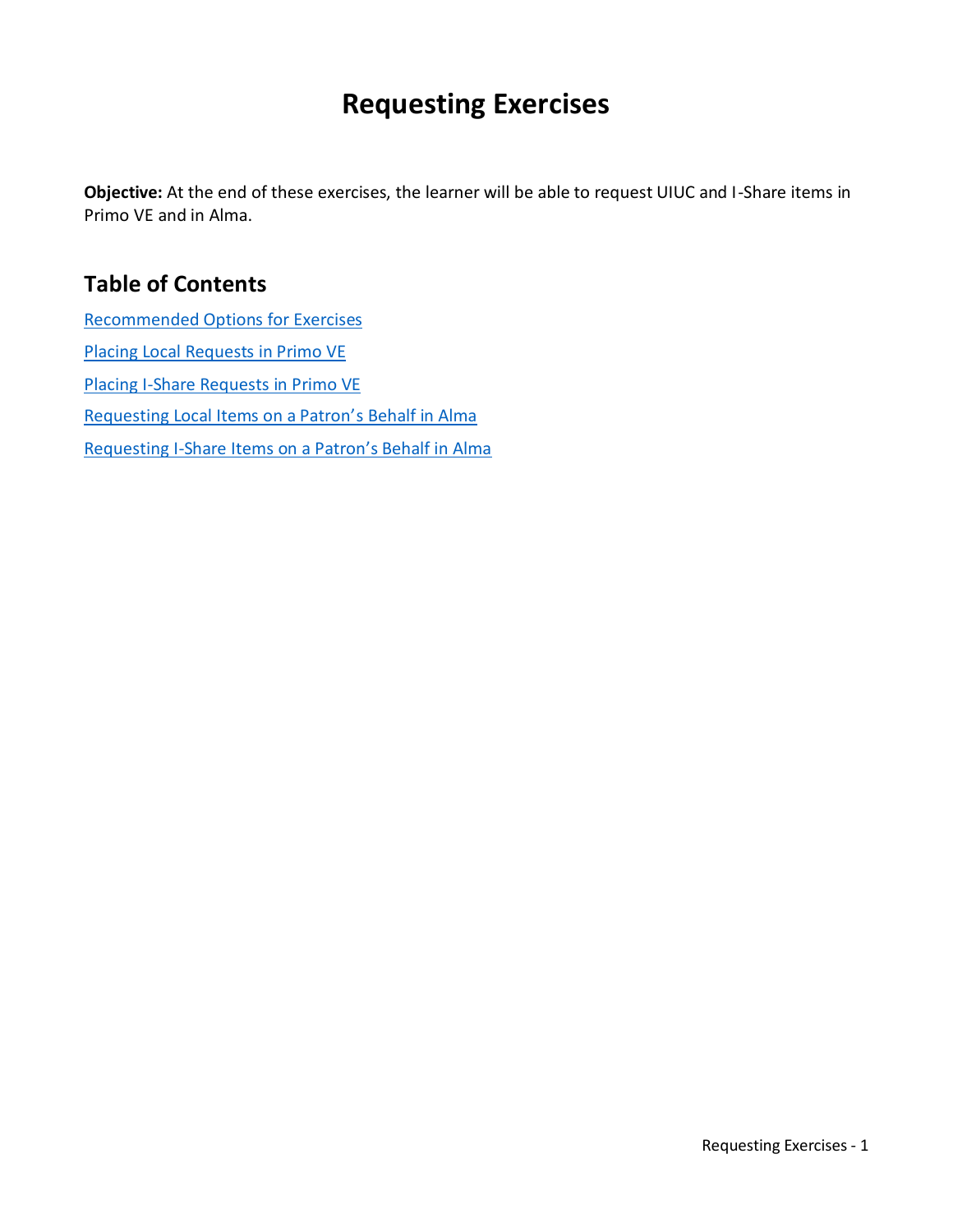### <span id="page-1-0"></span>**Recommended Options for Exercises**

Since these exercises will be done in the actual Alma and Primo VE, rather than in a practice sandbox, you'll need to make sure you don't leave any loose ends (such as requests that cause staff to retrieve a book you don't really want).

#### <span id="page-1-1"></span>**Options for practicing with UIUC items:**

- 1. You can **take the request through the whole process**, including checking it out and returning it. At the end of the process, the item's status in Alma should be "Item in place" again.
	- a. If you choose this option, please include a note in the request that says, "This is a test. Please do not fill this request." That way, on-site staff will know that they don't need to retrieve it.
	- b. For this option, you should use an item that has a copy in your unit library and doesn't have a copy in any other UIUC unit libraries.
		- i. In Primo, you can use the facets in the sidebar under "Library" to help find this. Hover over the name of a library to bring up two boxes. Check the blank box on

the left to include it, or click the red symbol  $\mathbb N$  on the right side to exclude it.

- 2. If you just want to practice placing the request without doing the entire process, you can **place the request and then cancel it**. At the end of the process, the item's status in Alma should be "Item in place" again.
	- a. If you do this, please include a note in the request that says, "This is a test. Please do not fill this request." That way, on-site staff will know that they don't need to retrieve it (in case they see it before you cancel it).
- 3. If you actually want the item, you can just **place the request for yourself**.

#### <span id="page-1-2"></span>**Options for practicing with I-Share items:**

- 1. You can go up to the point where you would submit the request, but then **cancel out of it before submitting it**.
	- a. For I-Share items, we don't recommend submitting the request and then canceling it. That has too much potential for errors that would be a bit of a pain to fix.
- 2. If you actually want the item, you can just **place the request for yourself**.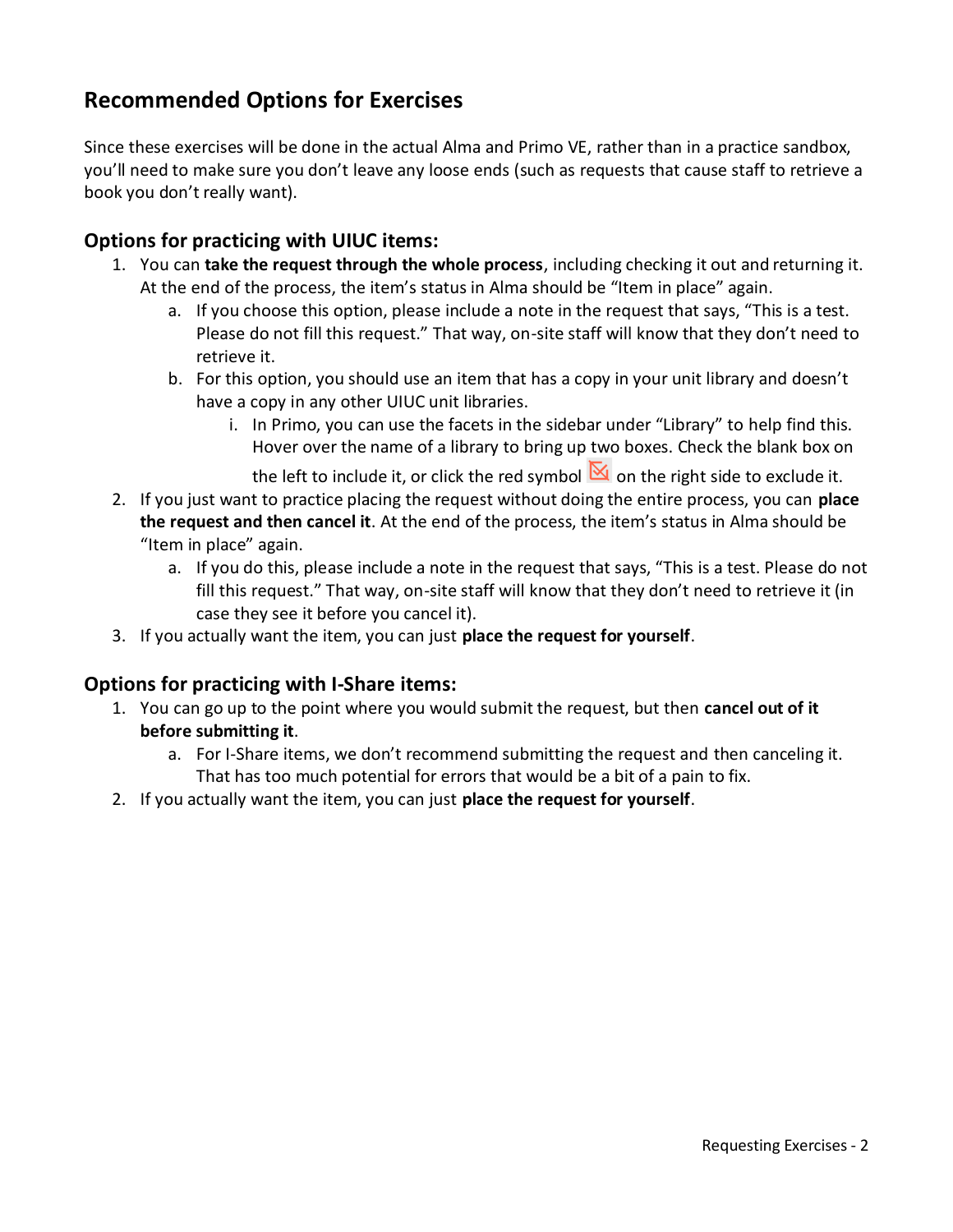### <span id="page-2-0"></span>**Placing Local Requests in Primo VE**

**Objective:** At the end of this exercise, the learner will be able to place a request for a local item in Primo VE.

**Exercise:** Read the options on [page](#page-1-1) 2 of this document and pick one to follow. Then complete the following steps:

- 1. Go to Primo VE: [https://i-share](https://i-share-uiu.primo.exlibrisgroup.com/discovery/search?vid=01CARLI_UIU:CARLI_UIU&lang=en)[uiu.primo.exlibrisgroup.com/discovery/search?vid=01CARLI\\_UIU:CARLI\\_UIU&lang=en](https://i-share-uiu.primo.exlibrisgroup.com/discovery/search?vid=01CARLI_UIU:CARLI_UIU&lang=en)
- 2. Sign in as a University of Illinois user with your NetID and password.
- 3. Search for your favorite animal in the Library Catalog.
- 4. Find an item in the results that is available to check out. Click on the item to bring up the item record.
- 5. Click on "Request Physical Item" in the "Get It" section.
- 6. Choose your Pickup Institution and Library Pickup Location where you would like to pick up the item. A "Not needed after" date is optional.
- 7. If you don't actually need the item, enter a note that says, "This is a test. Please do not fill this request."
- 8. Click "Send Request" to finish the request.
- 9. You can click on your name at the upper right corner and click "My Requests" to see the status of this request.
- 10. If this is just for practice, do one of the following:
	- a. Cancel the request, OR
	- b. Go through the rest of the process for this item:
		- i. Print the Pick Slip, retrieve the item (or find the barcode in Alma), and scan in the item barcode.
			- 1. See **Fulfilling Requests** for instructions.
		- ii. Check the item out.
			- 1. See [Loan Items](https://www.library.illinois.edu/staff/wp-content/uploads/sites/24/2020/04/Loan-Items.pdf) for instructions.
		- iii. Check the item back in.
			- 1. See [Return Items](https://www.library.illinois.edu/staff/wp-content/uploads/sites/24/2020/04/Return-Items.pdf) for instructions.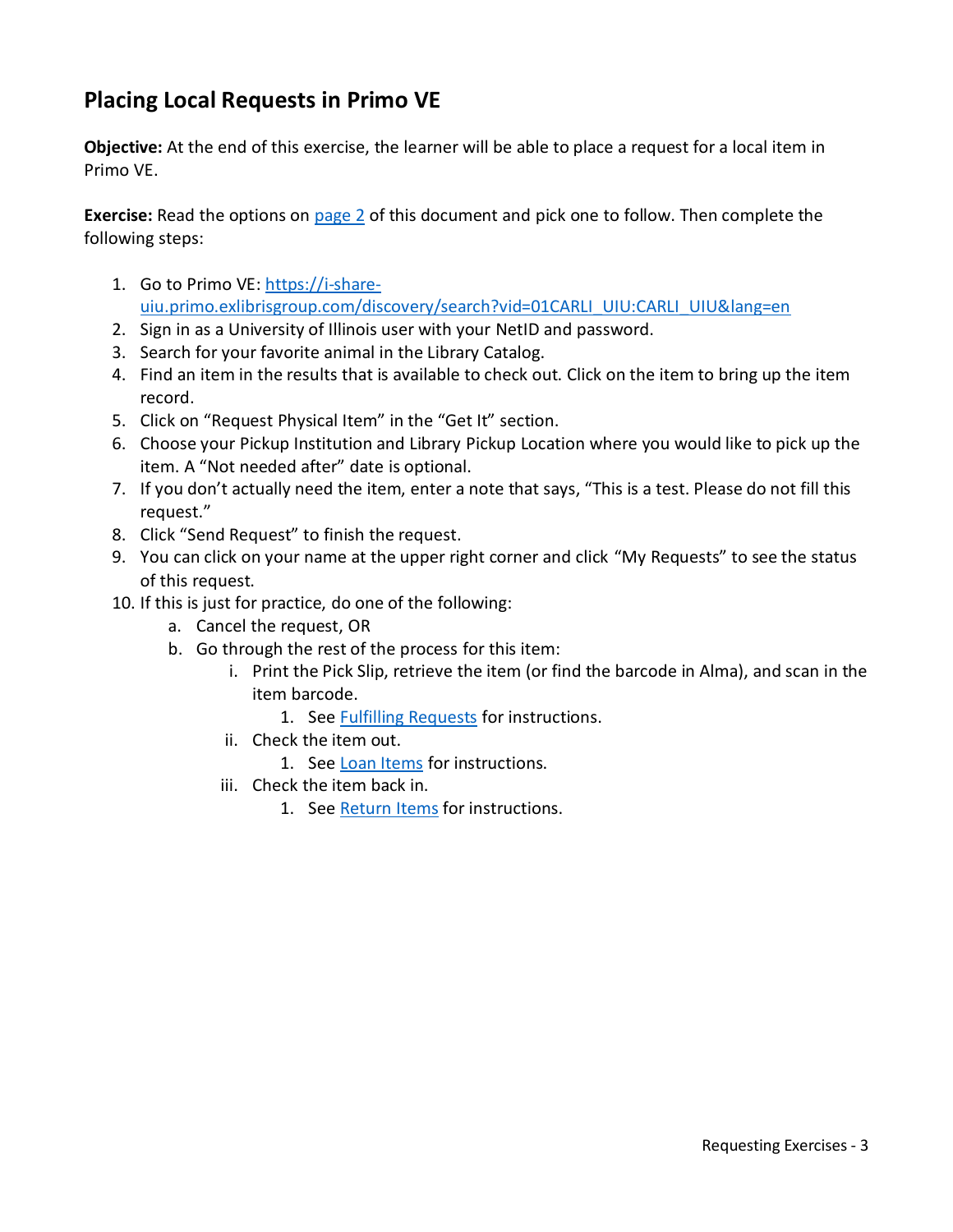# <span id="page-3-0"></span>**Placing I-Share Requests in Primo VE**

**Objective:** At the end of this exercise, the learner will be able to place a request for an I-Share item in Primo VE.

**Exercise:** Read the options on [page 2](#page-1-2) of this document and pick one to follow. Then complete the following steps:

- 1. Go to Primo VE: [https://i-share](https://i-share-uiu.primo.exlibrisgroup.com/discovery/search?vid=01CARLI_UIU:CARLI_UIU&lang=en)[uiu.primo.exlibrisgroup.com/discovery/search?vid=01CARLI\\_UIU:CARLI\\_UIU&lang=en](https://i-share-uiu.primo.exlibrisgroup.com/discovery/search?vid=01CARLI_UIU:CARLI_UIU&lang=en)
- 2. Sign in as a University of Illinois user with your NetID and password.
- 3. Search for a word that starts with the same letter as your first name in "All I-Share Libraries".
	- a. As you type the word, three options should appear below the search bar: "Library Catalog", "All I-Share Libraries", and "Course Reserves". Click the one you want.
- 4. Find an item that is available via another I-Share library (but is not available locally, as you'll be unable to place an I-Share request if there's a local copy available to request).
	- a. In the Facets sidebar, under "Availability", you can hover over "Held by library" to bring up two boxes. Click the red symbol  $\mathbb{N}$  on the right side to exclude items held by UIUC in the search results.
- 5. Click on the item to bring up the item record.
- 6. Click on "Request from I-Share Libraries" in the "How to Get it" section.
- 7. Select your Preferred Pickup Institution and Preferred Pickup Location where you would like to pick up the item. A "Not needed after" date is optional.
- 8. If you are actually requesting the item, click "Send Request" to finish the request. If this is just for practice, click "Back" or X out of the item record so the request doesn't go through.
- 9. If you requested the item for yourself, you can click on your name at the upper right corner and click "My Requests" to see the status of this request.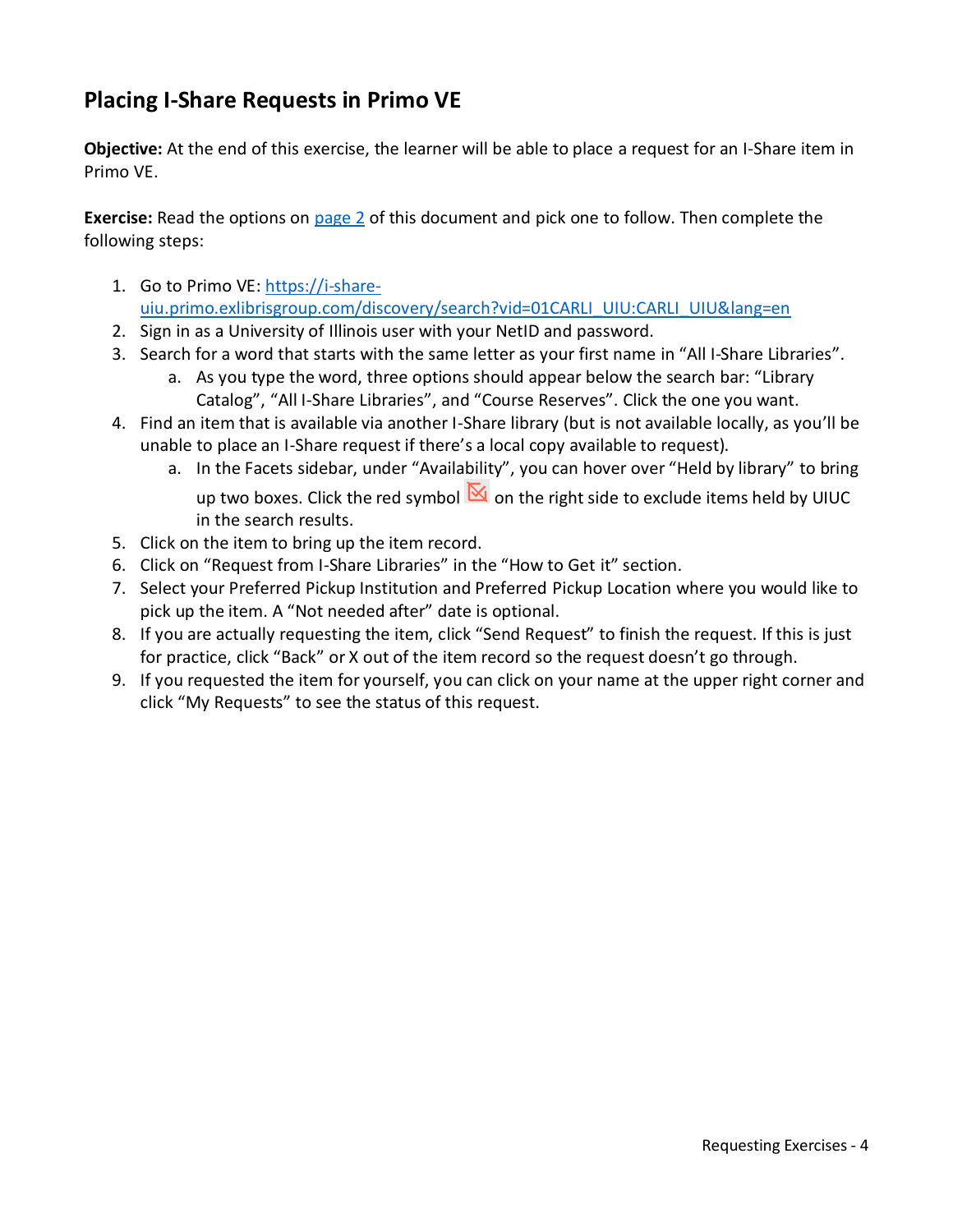# <span id="page-4-0"></span>**Requesting Local Items on a Patron's Behalf in Alma**

**Objective:** At the end of this exercise, the learner will be able to place a request in Alma for a local item on behalf of a patron.

**Exercise:** Read the options on [page](#page-1-1) 2 of this document and pick one to follow. Then, using the Alma documentation "Requesting Local Items on a Patron's Behalf" located here:

[https://www.library.illinois.edu/staff/wp-content/uploads/sites/24/2020/04/Requesting-Local-](https://www.library.illinois.edu/staff/wp-content/uploads/sites/24/2020/04/Requesting-Local-Items-on-a-Patron%E2%80%99s-Behalf.pdf)[Items-on-a-Patron%E2%80%99s-Behalf.pdf](https://www.library.illinois.edu/staff/wp-content/uploads/sites/24/2020/04/Requesting-Local-Items-on-a-Patron%E2%80%99s-Behalf.pdf)

complete the following steps:

- 1. Go to Alma: <https://go.library.illinois.edu/alma>
- 2. Log in using your NetID and password.
- 3. Using the persistent search bar at the top of the page, search for your favorite food. Before searching, make sure you have selected "Institution" from the icon drop-down menu left of the search button, so it will only search UIUC.
- 4. Find an item that is available, click the "..." button in the upper right corner for that item, and select "Request".
- 5. In the "Request Type" drop-down menu, select "Patron physical item request".
- 6. Enter (scan) the patron's barcode into the "Requester" field.
	- a. If you intend to request the item for yourself, use your own barcode.
	- b. Otherwise, you can use barcode 20112000204338 for dummy patron Fozzie Bear.
- 7. Select the pickup location from the "Pickup At" drop-down menu. You can also choose to pick up at a different institution by selecting it from the "Pickup Institution" menu.
- 8. If you don't actually need the item, enter a note that says, "This is a test. Please do not fill this request."
- 9. Click the "Submit" button near the upper right corner to finish the request.
- 10. You can pull up the patron's account from the "Manage Patron Services" screen and click the "Requests" tab to see the status of this request.
- 11. If this is just for practice, do one of the following:
	- a. Cancel the request, OR
	- b. Go through the rest of the request process for this item:
		- i. Print the Pick Slip, retrieve the item (or find the barcode in Alma), and scan in the item barcode.
			- 1. See **Fulfilling Requests** for instructions.
		- ii. Check the item out.
			- 1. See [Loan Items](https://www.library.illinois.edu/staff/wp-content/uploads/sites/24/2020/04/Loan-Items.pdf) for instructions.
		- iii. Check the item back in.
			- 1. See [Return Items](https://www.library.illinois.edu/staff/wp-content/uploads/sites/24/2020/04/Return-Items.pdf) for instructions.